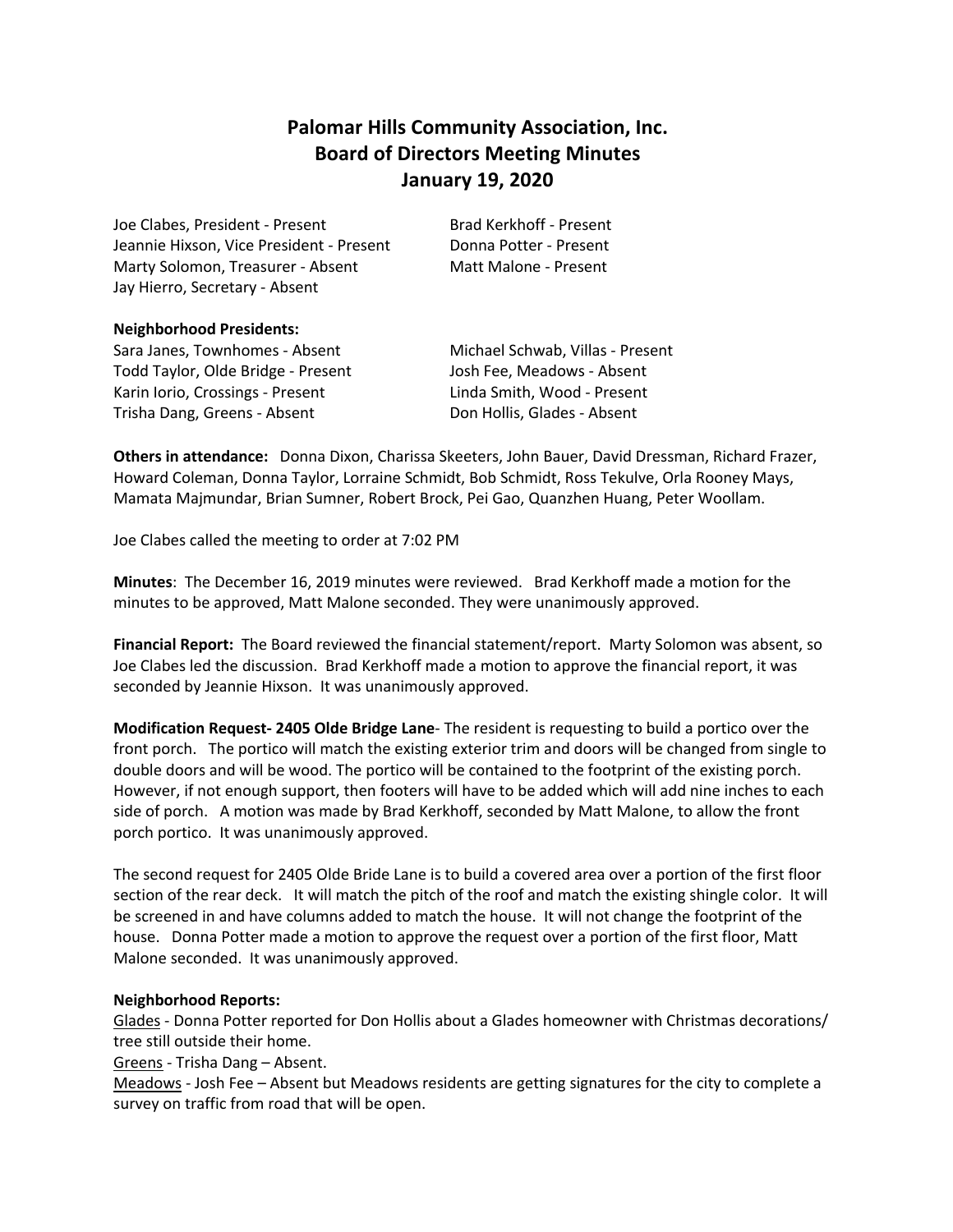Olde Bridge - Todd Taylor stated all kinds of committees have been formed in Olde Bridge. Security Camera, Social and Fence. There was a break-in to a car and the police were called.

Woods - Linda Smith - Nothing to report.

Townhomes - Donna Dixon stated the townhomes are meeting tomorrow to codify the consulting and reserve study.

Crossings - Karin Iorio - Nothing to report.

Villas - Mike Schwab –Noted that the fence along Palomar Blvd. bordering the Villas is looking rough. Cindy will check-in to these issues.

**New Business -** ADA Compliant Pool Lifts (handicap access for family/lap pool) - After a board member asked to look into buying the ADA lift; Cindy circulated three quotes from our Swim Pro pool supply company for three ADA compliant lifts. One was portable and two were ones that would be attached permanently adjacent to the side of the pool. There was discussion about where the lift would be mounted. It would have to be on the shallow side of pool. It could not be on the end due to the swim team. Board members expressed preference for the side away from the gate. Cindy said that side might not be large enough. She will check into it. There was also discussion about portable steps that would be placed in the pool but would have to be removed for swim meets (three per year). This also would mean losing a lane in swim practice. The Board agreed to table the matter until more quotes were obtained and more thought would be put into placement and needs and measurements. There is around \$5000 set aside in the budget for a lift if the health department required it. There is also \$6000 in the discretionary fund.

**Old Business -** Proposed fence along Military Pike (Olde Bridge) - A handout was circulated including documents related to Olde Bridge joining the Palomar Hills association. This included an aerial map, a deed of restriction dated October 1, 1995. There was debate about whether a fence could be erected on the Military Pike side and what the West boundary line was. Documents say the West boundary fence is to be maintained by the respective owners. Todd Taylor represented that the side backing up to farmland was the Western boundary. Other neighbors believe it is referring to the Military Pike side. After discussion related to the fencing as well as who has responsibility for the roads of Olde Bridge (the documents say Olde Bridge residents), the discussion moved to where the proposed fence would go and how this would be implemented. The Board felt like lots of issues are still not resolved. They asked for a specific plan of where the fence would go, whose land, and an updated price for a cedar fence looking like the other border fences of Palomar Hills. The neighbors should meet and discuss all of these issues. Once some of these questions are answered, then a more informed decision can be made by Olde Bridge and Palomar Hills collectively.

Requests for Audit - There was a handout related to the levels of review of the financials- Audit, Review and Compilation. There was discussion related to needs and past review from 2008. Todd Taylor requested that the minutes reflect that there are no allegations/suggestions that there is malfeasance on the part of Cindy, Mary Sue or Victoria. With the large surplus and reserve, Palomar Hills is in excellent financial condition.

Brad Kerkhoff made a motion to request a bid for all three types of review (audit, review and compilation), review and audit) from the three CPA firms Palomar Hills has contacted (Breeding Henderson & Hord, Hisle & Company, and RFH, PLLC) for a 3 year period. Donna Potter seconded the motion, it was unanimously approved. Along with the request, Brad Kerkhoff made a motion to allow these companies access to the required documents to prepared bids. This would include Palomar Hills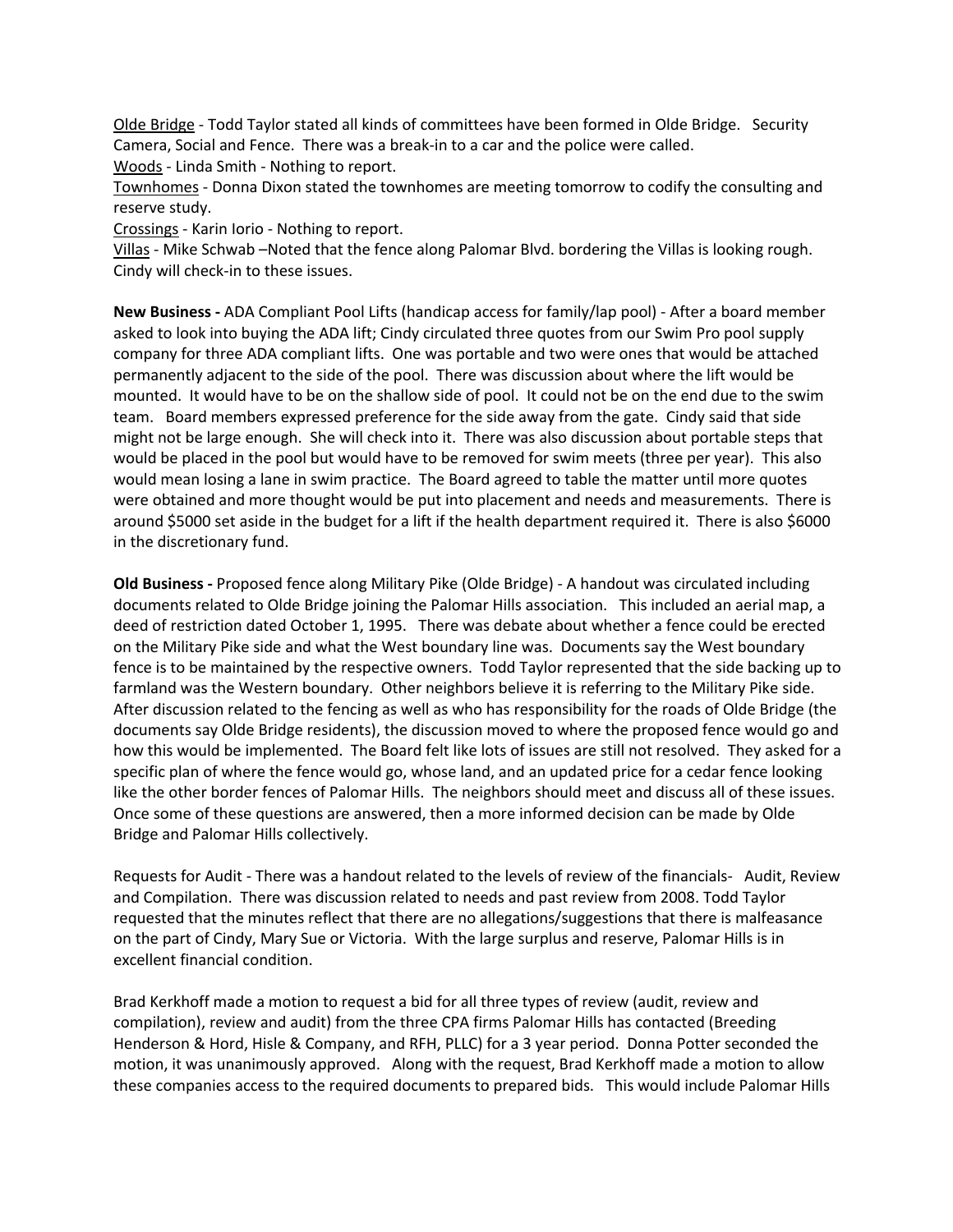balance sheets, income statements and other documents necessary for the 36 months the bid would cover, Matt Malone seconded. It was unanimously approved.

**Resident Business -** Peter Woollam asked what was going on in lower pond in the last week. Cindy said a pipe burst and it was being fixed. Mr. Woollam noted that he believes dredging may need to occur in lower pond.

#### **Manager's Report:**

## **Collections**

PHCA currently holds liens on four (4) properties, with outstanding balances totaling 3,802. One account was paid off and the lien released.

## **Accounting**

Mary Sue has mailed employee W-2's and contractor 1099's. She has also filed year-end payroll tax reports and reconciliations for federal, city, state, school, federal and state unemployment.

## **New Residents**

There were 36 property transfers in Palomar Hills in 2019.

## **Clubhouse Rentals**

In 2019 we generated over \$7,900 in rental fees. We hosted 104 parties with 4,300 people in attendance. This does not include neighborhood socials, board meetings, or voting on election days.

#### **Late Fee Income**

Late fee income for 2019 was \$4,124.

#### **Clubhouse Events**

In 2019 the Palomar Hills Ladies Wine Club will continue to meet monthly to host their socials at the clubhouse.

#### **Maintenance**

- Replaced lamp and photocell on street light at Peppertree/Peppertree Court
- Installed 60' of new pipe on pond pump
- Repaired broken sprinkler line on Glades island
- Took down all Christmas decorations and put in storage
- Ordered patio tables for pool area
- Replaced sprinkler box for valves at Man O' War entrance
- Installed solar lights over all mailbox stations in the Townhomes area